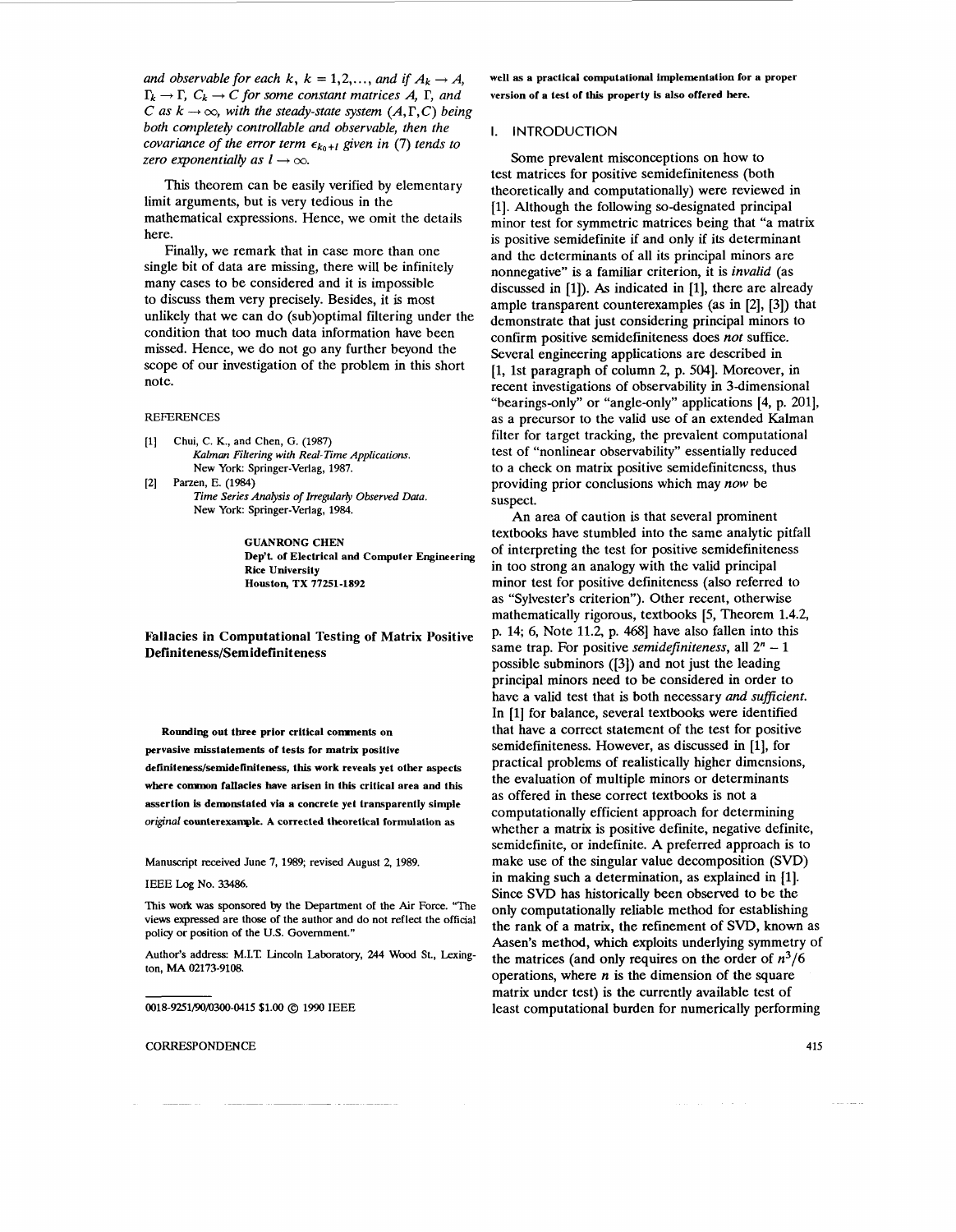these types of definiteness determinations, as discussed in **171.** However, a direction is offered in Section VI1 for a faster test than this if it can be recast as a systolic array, as is currently being pursued by others.

In *[SI,* simple counterexamples revealed that a recently offered partitioned test for demonstrating the positive semidefiniteness of a matrix (with the potential of being applied stagewise to the higher dimensional matrices encountered in industrial applications) is flawed. A proper version of such a test was uncovered, as historically developed by others within the totally different application context of matrix spectral factorization, but which is also valid in the simpler case considered in [8], where the matrices of interest have constant numerical entries. All these prior aspects have already been raised and resolved in **[l-3,** 7, *81* but were reviewed here to support comparisons with the extension treated in Section VII.

More fundamental aspects of symmetric positive *definite* matrices (encountered in applications involving covariance matrices) are examined here in Section I1 and prevalent "reasonableness tests," recounted in Sections I11 and IV, are revealed in Sections V, VI to **be** fallacious via an *original* transparently simple counterexample. Again, a corrected theoretical formulation as well as a practical computational implementation for a proper version of a test of this property is provided in Section VII.

#### **11.** ELEMENTARY STRUCTURAL CONSIDERATIONS

Two well-known structural properties of an arbitrary covariance matrix (for a real random vector  $x = [x_1, x_2, ..., x_n]^T$  of the form:

$$
P = E[(\mathbf{x} - \overline{\mathbf{x}})(\mathbf{x} - \overline{\mathbf{x}})^{T}]
$$
  
= 
$$
\begin{bmatrix} p_{11} & p_{12} & p_{13} & \cdots & p_{1n} \\ p_{21} & p_{22} & p_{23} & \cdots & p_{2n} \\ p_{31} & p_{32} & p_{33} & \vdots \\ \vdots & \vdots & \ddots & \vdots \\ p_{n1} & p_{n2} & \cdots & \cdots & p_{nn} \end{bmatrix}
$$
 (1)

(where, in the above symmetric matrix,  $p_{ij} = p_{ji}$  and  $E[\cdot]$  is the expectation operator) are reviewed here prior to discussing previously used but less transparent computational "reasonableness tests" in Sections I11 and IV. This review of elementary covariance structure is pursued here first in order to facilitate later demonstration in Sections V and VI that these historical "reasonableness tests" are fallacious by construction of a viable counterexample.

*As* is fairly well known, any proper covariance matrix P can be represented in the following form ([9, p. 91, eq. **(3-76)]):** 

|  |                             | $\sigma_1^2$ $\rho_{12}\sigma_1\sigma_2$ $\rho_{13}\sigma_1\sigma_3$                           |                                          | $\cdots$ | $\cdots$ $\rho_{1n}\sigma_1\sigma_n$ |  |
|--|-----------------------------|------------------------------------------------------------------------------------------------|------------------------------------------|----------|--------------------------------------|--|
|  | $\rho_{21}\sigma_2\sigma_1$ | $\sigma_2^2$                                                                                   | $\rho_{23}\sigma_2\sigma_3$              | $\cdots$ | $\rho_{2n}\sigma_2\sigma_n$          |  |
|  | $\rho_{31}\sigma_3\sigma_1$ | $\rho_{32}\sigma_3\sigma_2$                                                                    | $\sigma_3^2$ $\rho_{34}\sigma_3\sigma_4$ |          | $\rho_{3n}\sigma_3\sigma_n$          |  |
|  |                             |                                                                                                | $\rho_{43}\sigma_4\sigma_3$              |          |                                      |  |
|  |                             |                                                                                                |                                          |          |                                      |  |
|  |                             | $\int \rho_{n1} \sigma_n \sigma_1$ $\rho_{n2} \sigma_n \sigma_2$ $\rho_{n3} \sigma_n \sigma_3$ |                                          |          | $\sigma_n^2$                         |  |
|  |                             |                                                                                                |                                          |          |                                      |  |

where the  $\sigma_i$ 's in the above are the standard deviations and where the correlation coefficients satisfy

 $\rho_{ij} = \rho_{ji}$ 

since the above covariance matrix is always symmetric. Moreover, as is true of all correlation coefficients (defined in terms of the matrix entries of (1)):

$$
\rho_{ik} \stackrel{\Delta}{=} \frac{p_{ik}}{\sqrt{p_{ii} p_{kk}}} \tag{4}
$$

and their magnitudes should theoretically be constrained to

$$
-1 \le \rho_{ik} \le 1 \qquad \text{for all } i,k \tag{5}
$$

(as can be rigorously verified by applying the Cauchy-Schwarz inequality to the underlying scalar components of the vector random variables that correspond to the entries of *P* in (1) yielding

$$
E[(x_i-\overline{x}_i)(x_k-\overline{x}_k)] \leq \sqrt{E[x_i^2-\overline{x}_i^2]}\sqrt{E[x_k^2-\overline{x}_k^2]}
$$
\n(6)

which simplifies to be

$$
p_{ik} \leq \sqrt{p_{ii}} \sqrt{p_{kk}}. \tag{7}
$$

Rearranging **(7)** and using the definition of (4) yields Another standard structural observation is that a *(5).* 

covariance matrix *P,* such as that depicted in (2), can

**416** IEEE TRANSACTIONS ON AEROSPACE AND ELECTRONIC **SYSTEMS** VOL. 26, NO. 2 MARCH **1990**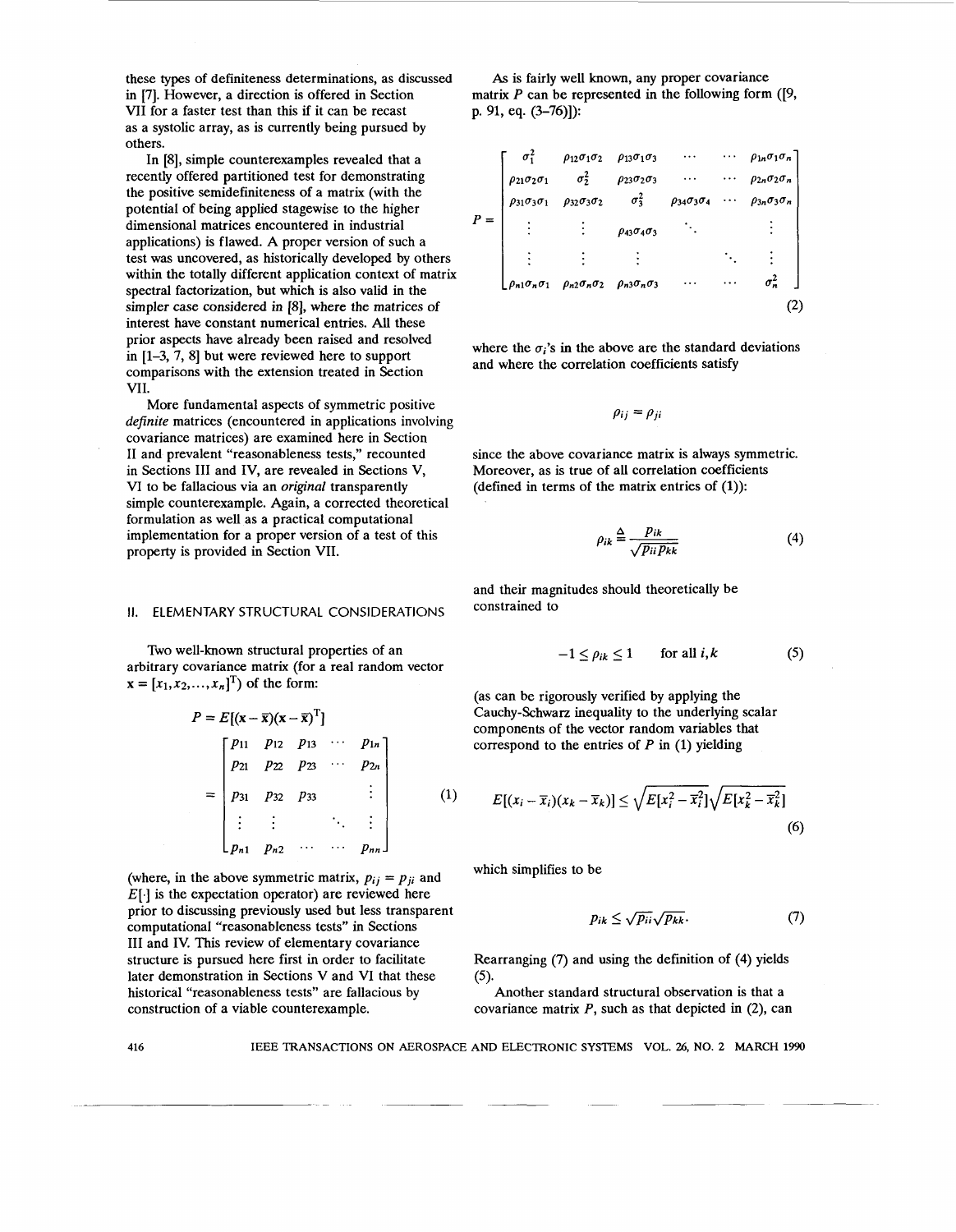$$
P = \begin{bmatrix} \sigma_1 & & & & & \\ & \sigma_2 & & 0 & \\ & & \sigma_3 & & \\ & & & \ddots & \\ & & & & \sigma_n \end{bmatrix}
$$
  
\n
$$
\begin{bmatrix} 1 & \rho_{12} & \rho_{13} & \cdots & \cdots & \rho_{1n} \\ \rho_{21} & 1 & \rho_{23} & \cdots & \cdots & \rho_{2n} \\ \rho_{31} & \rho_{32} & 1 & \rho_{34} & \cdots & \rho_{3n} \\ \vdots & \vdots & \vdots & & \ddots & \vdots \\ \rho_{n1} & \rho_{n2} & \rho_{n3} & \cdots & \cdots & 1 \end{bmatrix}
$$
  
\n
$$
\times \begin{bmatrix} \sigma_1 & & & & \\ & \sigma_2 & & 0 & \\ & & \sigma_3 & & \\ & & & & \sigma_n \end{bmatrix}
$$

which is of the form of

$$
A^{\mathrm{T}}BA \tag{9}
$$

 $(8)$ 

where

#### $A$  is of full rank

as long as the standard deviations are nondegenerate as nonnegativity:

 $\mathbf{p}$   $\mathbf{p}$ 

$$
\sigma_i > 0 \qquad \text{for each} \quad i = 1, \dots, n. \tag{10}
$$

It is well known that if a matrix  $B$  is positive definite, das denoted by

then postmultiplying *B* by a full rank matrix *A* and premultiplying by the transpose of the same matrix *A*  preserves positive definiteness as  $[10, p. 13]$ <sup>1</sup>

$$
A^{\mathrm{T}}BA > 0. \tag{11}
$$

Therefore, when all standard deviations are given to be strictly greater than zero as in  $(10)$ , then *P* is positive definite if and only if *B* is positive definite. It then suffices to only check *B* for positive definiteness in order to infer whether *P,* as related to *B* via (9), is positive definite. Not only positive definiteness, but negative definiteness, semidefiniteness, and indefiniteness are preserved by transformations of the form of (9). This property is utilized in constructing the counterexample of Section V.

'For **other insights into the algebra of validly manipulating positive**  definite matrices to preserve positive definiteness, please see [11, **Appendix].** 

#### CORRESPONDENCE **417**

## **Ill.** AN HISTORICALLY USED TEST OF POSITIVE **DEFINITENESS**

For two decades up to the present, I have frequently encountered the following test advertised as a computational sanity check or "reasonableness test" that has been used on the covariance of estimation error that arises in real-time Kalman filter applications (ranging from submarine navigation systems ([11], [12]), to sonobouy tracking, to military aircraft navigation ([13]) and target tracking). The test essentially consists of first checking for the most obvious or flagrant violations by confirming that no diagonal term is nonpositive, then subsequently considering all possible  $2 \times 2$  submatrices of the original  $n \times n$  matrix P of (1) and testing that all entries of these (and the original matrix) satisfy

$$
|p_{ik}|^2 < p_{ii} p_{kk}.\tag{12}
$$

Only if the above condition is satisfied for all  $i, k =$ 1,. . . , *n* is the computed matrix *P* deemed acceptable. Usually, this is the only "test of goodness" for the *P* matrix in these real-time applications and the test is advertised as ostensibly being a test of positive definiteness (or, at worst, a test of positive semidefiniteness) having the major attraction of not requiring an exorbitant number of operations in the central processing unit (CPU) time-stingy real-time environment.

The act of checking the inequality of (12) can be recast as merely calculating the determinant of the following  $2 \times 2$  submatrix and testing it for

$$
\text{let}\begin{bmatrix} p_{ii} & p_{ik} \\ p_{ik} & p_{kk} \end{bmatrix} = p_{ii}p_{kk} - p_{ik}^2 > 0 \quad (13)
$$

 $B > 0$  **as further recomputed for** *all* possible  $2 \times 2$ submatrices]. The precise number of these  $2 \times 2$ minors  $D_2$  within a general  $n \times n$  matrix, as *n* things (or entries) taken two at a time, is provided by the binomial coefficient being  $(n/2) = n!/(n-2)!2! =$  $(n^2 - n)/2$ . Using these combinatorics, offered here for analyzing the version of the test in (13), the number of operations can be seen to be 2 multiplies, a squaring (or another multiply), a subtraction, and a comparison for each of the  $(n^2 - n)/2$  matrix evaluations per an application of this test which, along with checking the main diagonal terms for nonpositive entries as *n* comparisons, yields a total of  $4((n^2 - n)/2) + n =$  $2n^2 - n$  operations. For the version of this test in (12), the combinatorics-based operations count **is**   $3((n^2 - n)/2) + n = \frac{3}{2}n^2 - \frac{1}{2}n$  since one less operation is used in  $(12)$ .

> The above test described in this section has become a folk-theorem since it is pervasive, yet no proof has-ever been supplied of its validity. Conversely, no one has challenged its veracity or even *questioned*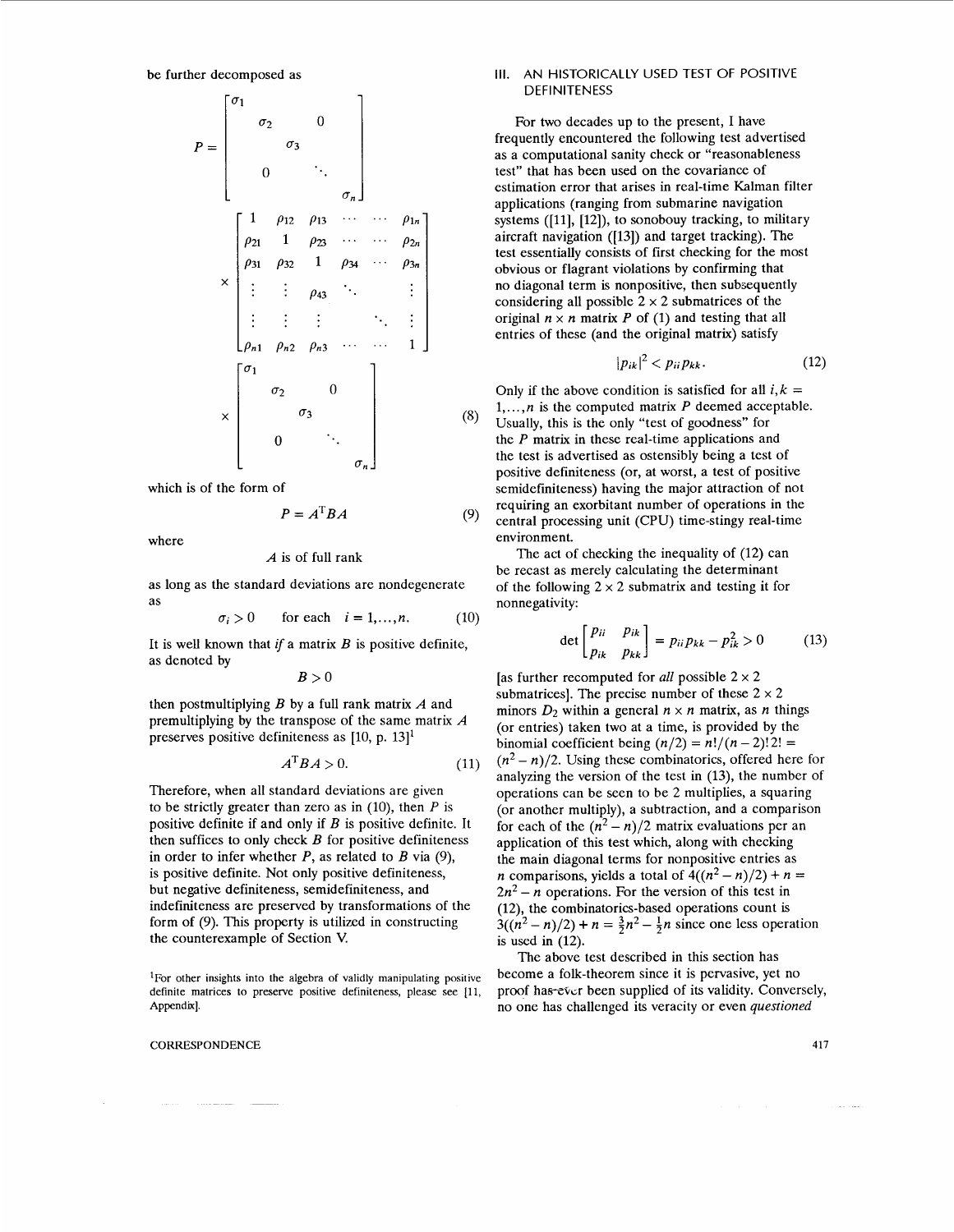its validity in the open literature or otherwise until now, **as** offered in Section **V.** 

then subsequently checking the auxiliary matrix 
$$
P^*
$$
 to confirm that each

$$
p_{ik}^* \le 1 \tag{16}
$$

**IV. AN HISTORICALLY USED METHOD OF COMPUTED POSITIVE DEFINITE MATRICES ENFORCING WELL-CONDITIONING FOR** 

It **is** fairly well known that the round-off and trunction errors encountered in the implementation of the otherwise ideal mathematical operations of addition, subtraction, division, and multiplication by a particular machine can frequently accrue to such an extent that computed matrices that would theoretically be positive definite can in fact become so ill-conditioned that main diagonal terms may actually become zero or perhaps even go negative (both Occurrences being immediate anathema or contradictory to having a theoretically positive definite matrix).

Such ill-conditioning has a particularly disasterous effect in implementations of a Kalman filter covariance that is recursively propagated in time and which consequently adversely affects the calculation of the filter gain, which further adversely affects the quality of the filter estimates and can even compromise the stability of the filter proper (which relies on an associated Lyapunov function, constructed from the inverse of the ideal positive definite covariance of estimation error as the theoretical substantiation of the stability of the filter, as discussed in **[14,**  Sect. **4.1, 4.2,** Appendices **A.l, A.21** by causing a type of divergence **[15]).** In an attempt to avoid or, more accurately stated, to seek **to** benignly control possible ill-conditioning of the computed covariance matrix, one prevalent technique has emerged and is referred to here as covariance check (COVCHK). The COVCHK approach (usually included within a single COVCHK software routine) is to first test for zero elements on the principal diagonal. If any of these diagonal elements are zero (to within the precision of the machine) as a disasterous event that cannot be conveniently side-stepped, then the entire covariance is directly reinitialized via a PINIT procedure; otherwise, positivity of the main diagonal terms of the  $n \times n$ matrix are routinely further enforced at each computed time-step by making the following assignments:

$$
p_{ii}^* \leftarrow |p_{ii}| \quad \text{for} \quad i = 1 \text{ to } n \tag{14}
$$

(which can be seen to force all main diagonal terms to be nonnegative despite what was originally computationally obtained). Further, all the off-diagonal elements of *P* are revised by forming an auxiliary matrix *P\** in its stead according to the following rule: be nonnegative despite what was originally<br>onally obtained). Further, all the off-diagonal<br>of P are revised by forming an auxiliary<br>in its stead according to the following rule:<br> $p_{ik}^* \leftarrow \frac{p_{ik}^2}{p_{ii}p_{kk}}$  for  $i, k = 1$ 

$$
p_{ik}^* \leftarrow \frac{p_{ik}^2}{p_{ii}p_{kk}} \qquad \text{for} \quad i, k = 1 \text{ to } n \tag{15}
$$

 $P_{ik}^* \le 1$  (16) otherwise, if the condition of **(16)** is not satisfied, then

the form:  

$$
p_{ik}^* \leftarrow \frac{p_{ik}}{\sqrt{p_{ik}^* + 0.001}} \quad \text{for} \quad i = 1 \text{ to } n \quad (17)
$$

and the entire resulting matrix is checked (ostensibly for positive definiteness) using the test described in Section III as (12). The mathematical significance of using the above matrix alterations in an attempt to maintain positive definiteness of the covariance matrices being computationally encountered is described in Section VI.

an even more benign off-diagonal term is created of

# **V. COUNTEREXAMPLE TO TEST OF SECTION Ill**

**A** crucial observation concerning the condition of **(12)** is that by dividing both sides by the positive quantities  $p_{ii}p_{kk}$  yields a result that corresponds to the condition of (5) (or **(15)** and **(16)).** The multiple calculations of the form of **(12)** (or **(13))** amount to no more than merely confirming that the underlying cross-correlation coefficients have magnitudes less than **1.** That it does no more than just this in seeking to offer protection as an advertised "reasonableness test" is demonstrated by the following counterexample.

Consider the following specific  $3 \times 3$  symmetric matrix:

matrix:  

$$
B_1 = \begin{bmatrix} 1 & -\frac{1}{2} & \frac{3}{4} \\ -\frac{1}{2} & 1 & \frac{1}{2} \\ \frac{3}{4} & \frac{1}{2} & 1 \end{bmatrix}.
$$
(18)

This matrix will now be checked for positive definiteness using the principal minor test **([S,** pp. **381-3821);** also known as Sylvester's criterion **([9, 131)**  consisting of the following three steps:

Step *1* :

$$
b_{11} = 1 > 0 \tag{19}
$$

Step 2:

Step 3:

$$
\det \begin{bmatrix} b_{11} & b_{12} \\ b_{21} & b_{22} \end{bmatrix} = \det \begin{bmatrix} 1 & -\frac{1}{2} \\ -\frac{1}{2} & 1 \end{bmatrix} = \frac{3}{4} > 0 \tag{20}
$$

$$
\det[B_1] = -\frac{7}{16} < 0. \tag{21}
$$

If Step 1 through Step 3 above yielded *all* positive numbers, then *B1* would have been demonstrated to be positive definite. However, since this was not the case, it is evident that  $B_1$  is not positive definite. Futher evidence is that when the above  $B_1$  is used as the weighting matrix in a scalar quadratic form  $f(x) = x^T B_1 x$ , the resulting specific evaluations can

**418** 

IEEE TRANSACTIONS ON AEROSPACE AND ELECTRONIC **SYSTEMS** VOL. 26, NO. *2* **MARCH 1990**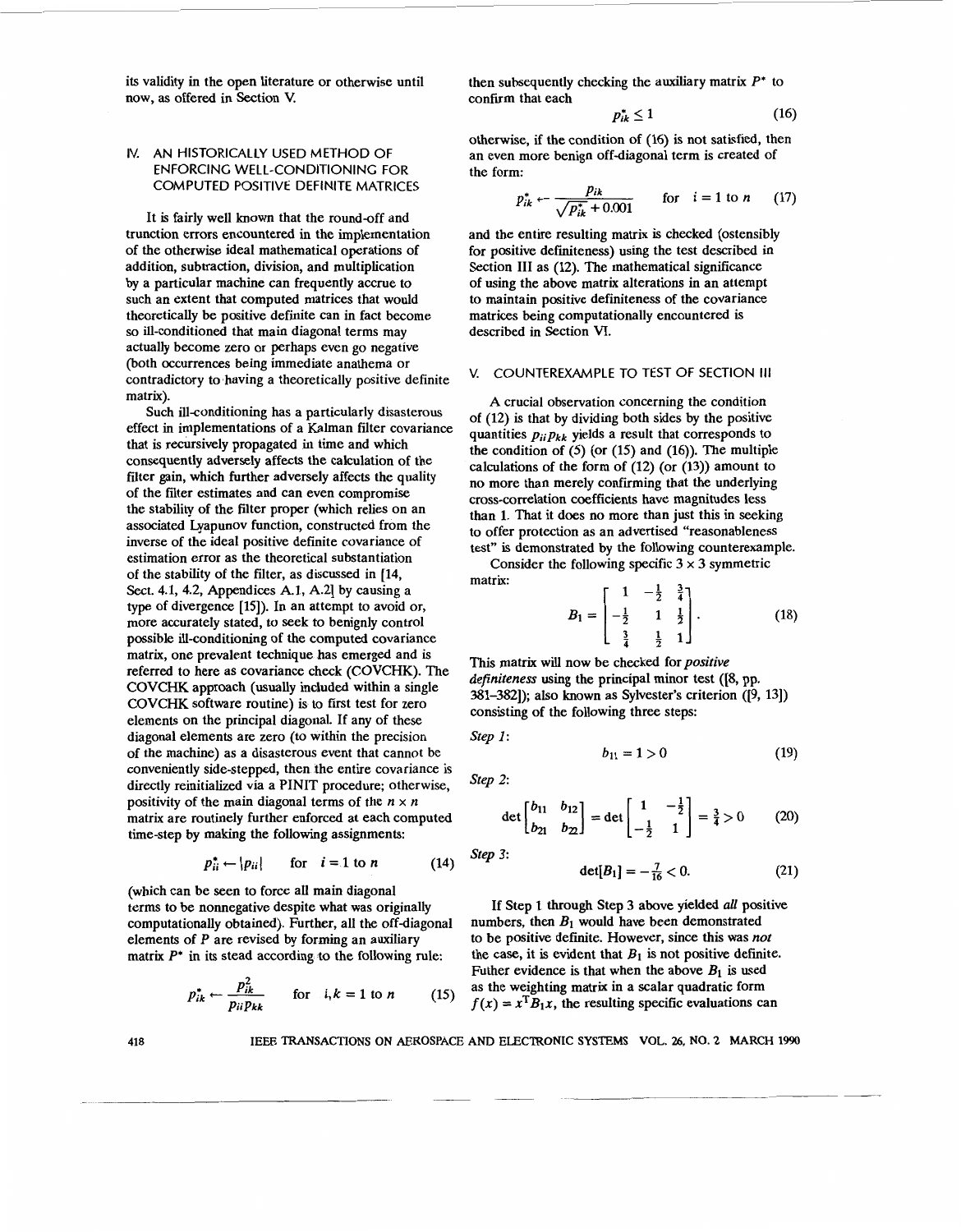be both positive and negative depending on the choice of the vector since  $x_1 = [1, 1, 1]^T$  yields  $f(x_1) = \frac{9}{2}$  while  $x_2 = [1, 1, -1]^T$  yields  $f(x_2) = -\frac{1}{2}$ . If *B<sub>1</sub>* were indeed positive definite, all evaluations of the quadratic form would be positive for  $x \neq [0,0,0]^T$ . The above two alternate characterizations used to dispute the positive definiteness of *B1* **was** easier to invoke than actually calculating and exhibiting its eigenvalues since that would necessitate solving a general cubic equation that is avoided here by the approach used.

Consider now the  $3 \times 3$  case of matrix  $P_1$ constructed according to  $(8)$  using an  $A_1$  having nonzero standard deviations:

$$
0 < \sigma_i \qquad \text{for each} \quad i = 1, 2, 3 \tag{22}
$$

then  $P$  as defined by  $(8)$  (of the form of  $(9)$ ) using the above  $B_1$  of (18) would be

$$
P_1 = \begin{bmatrix} 1 & 0 & 0 \\ 0 & 2 & 0 \\ 0 & 0 & 4 \end{bmatrix}^T \begin{bmatrix} 1 & -\frac{1}{2} & \frac{3}{4} \\ -\frac{1}{2} & 1 & \frac{1}{2} \\ \frac{3}{4} & \frac{1}{2} & 1 \end{bmatrix} \begin{bmatrix} 1 & 0 & 0 \\ 0 & 2 & 0 \\ 0 & 0 & 4 \end{bmatrix}
$$

$$
= \begin{bmatrix} 1 & -1 & 3 \\ -1 & 4 & 4 \\ 3 & 4 & 16 \end{bmatrix}
$$
(23)

which, by the discussion at the end of Section 11, has the same definiteness as that possessed by  $B_1!$ 

Now in performing the test of Section I11 on the matrix  $P_1$  of (23), notice that the principal diagonal terms satisfy the first requirement of being positive. Notice from the form of the matrix  $B_1$  in (18), that all the correlation coefficients are exposed in the off-diagonal terms and that each has a magnitude less than 1 to satisfy the condition of *(5)* (or (15) and (16)) (and that the same can be said for the correlation coefficients of all its  $2 \times 2$  submatrices), yet the  $B_1$  of (18) has been shown here to not be positive definite. Thus, the test of Section III is deficient or fallacious since the matrix  $P_1$  of (23) satisfies all the conditions of this test of the form of (12) (or (13)) yet is not positive definite. As with the principle minor test for positive semidefiniteness, this test is also necessary but not sufficient and a matrix satisfying this test doesn't make it even close to having the desired property. This test can only rigorously be perceived as an initial weeding out of some undesirable matrices only if they are really grossly off.

# VI. COUNTEREXAMPLE TO METHODOLOGY OF SECTION IV

In general, the definition of **(15)** is equivalent to

$$
p_{ik}^* \leftarrow \rho_{ik}^2 \tag{24}
$$

by the definition of **(4)** substituted into (15). Further, the test of (16) should theoretically always be satisfied

**CORRESPONDENCE** *419* 

now that we can see via (7) (squared and rearranged) that it is a vacuuous test. However, to proceed further and give the approach of Section IV the benefit of the doubt for the moment, suppose that for a particular computed covariance matrix *P* so much roundoff and truncation error has accrued to the extent that even the fairly loose theoretical condition of (7) fails to be satisfied (as embodied in the equivalent (16) failing to be satisfied); then according to the subsequent construction recipe of (17):

$$
p_{ik}^* \leftarrow \frac{p_{ik}}{\sqrt{p_{ik}^* + 0.001}} = \frac{\rho_{ik}\sigma_i\sigma_k}{\sqrt{\frac{p_{ik}^2}{p_{ii}p_{kk}}} + 0.001}
$$

$$
= \frac{\rho_{ik}\sigma_i\sigma_k}{\sqrt{\rho_{ik}^2 + 0.001}} = \frac{\rho_{ik}\sigma_i\sigma_k}{|\rho_{ik}| + 0.001}
$$

$$
= \left[\frac{\rho_{ik}}{|\rho_{ik}| + 0.001}\right] \sigma_i\sigma_k \tag{25}
$$

and from the last expression in *(25)* it is easily recognized that the quantity within the braces is of a magnitude less than 1 and greater than  $-1$ (independent of the actual entries of  $P$ ) and therefore could be a valid correlation coefficient. Since this COVCHK methodology is evidently not sufficiently discriminating, every symmetric matrix satisfies these later stages of the COVCHK approach, even the  $P_1$  of (23) defined in terms of the specific  $B_1$  of (18).

Yet  $P_1$  (and  $B_1$ ) is definitely structurally undesirable to propagate as a covariance matrix since it is not even positive semidefinite. Indeed, a further disaster that can be explicitly demonstrated is that this  $B_1$  of (18) (or  $P_1$  of (23)) would not be revealed as being structurely undesirable by the COVCHK test of Section IV since it would go unaltered pass all the conditions of  $(14)$ - $(16)$  and would not even activate the more extreme compensation mechanism of (17), and in conclusion completely satisfies the critical condition of (12) in Section I11 that is invoked last. **Thus,** this single counterexample demonstrates that the underlying theory behind the software logic used in COVCHK is deficient by not accomplishing its intended purpose as stated in Section IV The mathematical significance of the matrix alterations described in  $(14)$ – $(17)$  is apparently an engineering quick-fix (without finesse) in an attempt to maintain positive definiteness of the covariance matrices being provided computationally. A major objection is that the assignments of either (15) or (17) considerably alter the matrix beyond what would be considered to be reasonable limits that would normally be deemed acceptable **as** preserving any semblance of the original matrix. To further illustrate this charge, consider how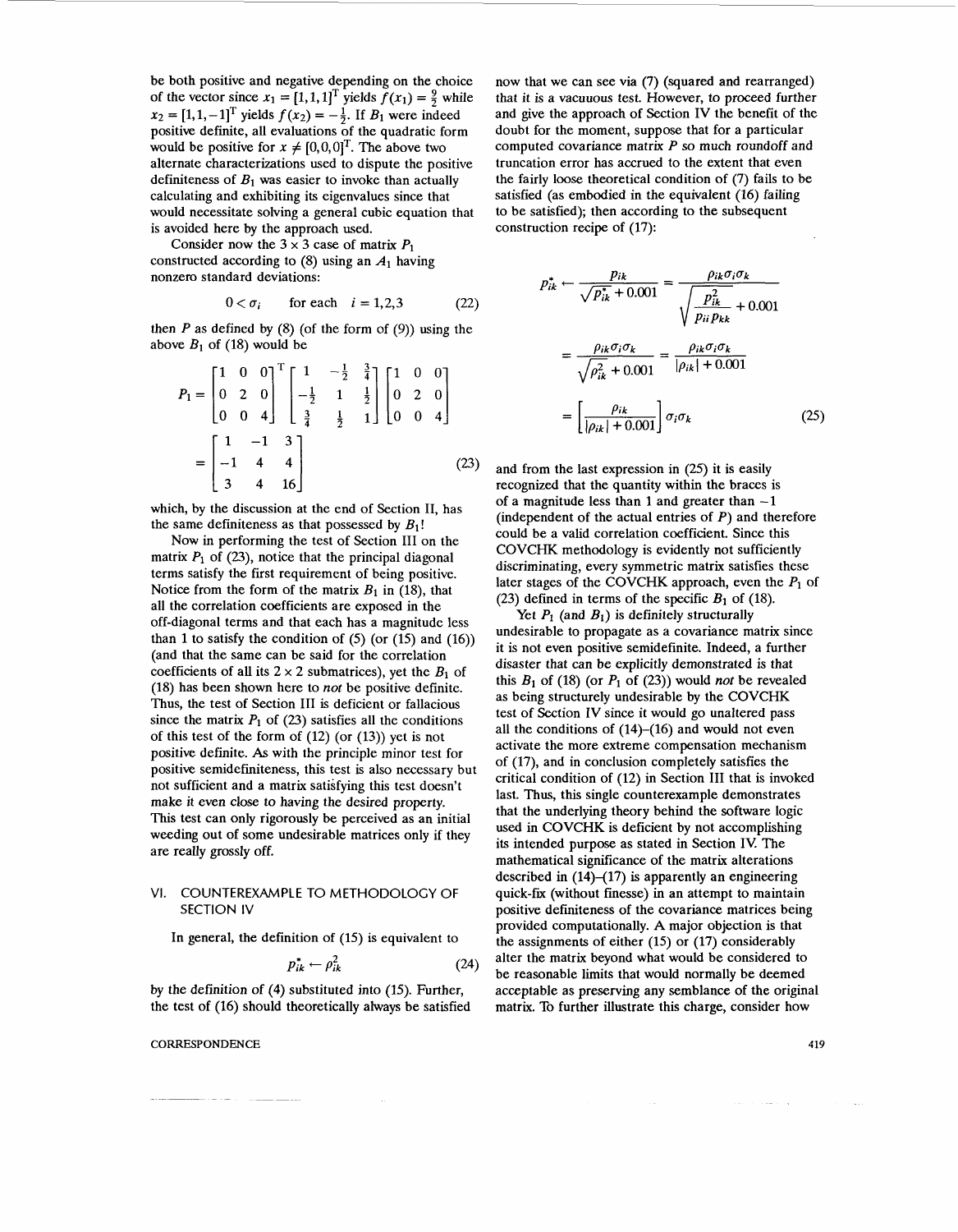the redefinition of  $(15)$  affects the  $B_1$  of  $(18)$  to yield

$$
B_1^* = \begin{bmatrix} 1 & \frac{1}{4} & \frac{9}{16} \\ \frac{1}{4} & 1 & \frac{1}{4} \\ \frac{9}{16} & \frac{1}{4} & 1 \end{bmatrix} . \tag{26}
$$

This result *is* positive definite but is completely different from the original  $B_1$  since the off-diagonal terms are smaller (as the square of the original terms) and the negative signs are lost.

# **VII. SUMMARY/CONCLUSIONS/OUTLOOKS**

The status of computational tests for establishing matrix positive semidefiniteness and positive definiteness were reviewed in Section I. Two pervasive real-time "tests" were described in Sections I11 and IV that have been used for many years in varied applications in an attempt to ensure that computed covariances encountered in Kalman filter applications are positive definite. Structural representations of covariance matrices are reviewed in Section I1 as a prelude to constructing the counterexample and further demonstrating in Sections V and VI that it refutes, respectively, the two different approaches discussed, respectively, in Sections I11 and IV, **so** these unfortunately were bogus approaches despite the fact that they are pervasive.

Such bogus tests as these evidently arose as an attempt to fill the need for a quick check (over the entire mission time) of the massive number of matrices computationally encountered in real-time applications. All early Kalman filter implementations prior to the development of Bierman's so-designated  $U - D - U^T$ filter formulation ([16]) needed such monitoring since they were not numerically or computationally stable algorithms and, as such, tended to eventually become ill conditioned. **As** is now well known, the  $U - D - U<sup>T</sup>$  filter *is* numerically stable and can be run for extremely long time periods  $\sigma$  mission times without exhibiting any ill-conditioning of the covariance (or constituent components  $U$  and  $D$ ) as previously requiring the quick fixes of Sections I11 and IV to "check" and "remedy". Unfortunately, the  $U - D - U<sup>T</sup>$  filter formulation is not as universally used as it should be since there are "application bastions" that resist change<sup>2</sup> (even for the better) due to the vagaries of cost and tradition, so versions of the bogus **definiteness/semidefiniteness** tests can still be

**2While it is more challenging to understand the inner workings of the**   $U - D - U<sup>T</sup>$  version (as compared with that of a conventional Kalman **filter), there is an easy answer to how to validate that a replacement**   $U - D - U<sup>T</sup>$  version is implemented correctly in software code. **Just compare outputs under common identical test conditions with those of the standard Kalman filter that previously existed for the application. The outputs should be identical in the near term but the**   $U - D - U<sup>T</sup>$  should surpass the other for correctness in the long term.

found in use. This Correspondence is to alert users to the potential dangers of using these nonrigorous tests.

For situations other than Kalman filtering where online tests of positive definiteness may still be desired for computed symmetric covariance matrices, determinant evaluations of Sylvester's criterion can be coded in hard-wired form for applications involving dimensions three (or less) using the "basket rule" ([17, ex. 17, pp. 66-67), but use of the **SVD** for this purpose is definitely the preferred test for general dimension *n*, as already addressed in [1], [7]. Details for computationally handling **SVD** are addressed in **[18,** sect. **31.** 

As discussed in Section I, the unadorned **SVD**  of Aasen's method is of order  $n^3/6$ , which may be too time consuming an operation for real-time use! The bogus test of Section III that is used in many real-time applications is of order  $n^2$ , so presumably if a version of **SVD** could also be made to be of order  $n^2$ , then it would ostensibly serve as a now rigorous algorithmic replacement with no greater penalty in computation time than already exists. (Moreover, the combinatorics-based operations count of Section III being  $\frac{3}{2}n^2$  as compared with the  $n^3/6$  of Aasen's **SVD** method indicates that use of Aasen's method is a lesser computational burden for applications with state sizes up to IS!) The only way to conveniently reduce a power of *n* in the fundamental SVD algorithm is to distribute the computations across *n* nearest-neighbor processors, as occurs in systolic array implementations. The good news is that such a recasting of SVD in terms of systolic arrays has already been initiated by others (as addressed in **[19],** [20]). Not to be overlooked, an alternative approach ([21]) is to use the systolic version of a *QR* algorithm to reveal the rank of a matrix. Other modem control applications that will also benefit from such a recasting of SVD beyond the. positive definiteness testing addressed here are discussed in [22], [23].

> **THOMAS H. KERR M.1.1: Lincoln Laboratory 244 Wood St. Lexington, MA 02173-9108**

> > $\overline{\phantom{a}}$

#### REFERENCES

- **(11 Kerr, T H. (1987)**  Testing matrices for definiteness and application examples **that spawn the need.**  AIAA Journal of Guidance, Control, and Dynamics, 10, 5 **(Sept.-Od. 1987),** *503-506.*  **On Sylvester's criterion for positive-semidefinite matrices.**  [Z] **Swamy, K.** N. **(1973)** 
	- *IEEE Transactkm on Automatic Control,* **AC-18, 3 (June 1973), 306.**
- **The principal minor test for semidefinite matrices.**  *AM Journal of Guidrmce, Control, and Qmamicc,* **9,l (Jan.-Feb. 1986), 121-122 [3] Prussing,** J. **E. (1986)**

**<sup>420</sup>**IEEE TRANSACTIONS ON AEROSPACE AND ELECTRONIC **SYSTEMS** VOL. 26, NO. **2** MARCH **1990**